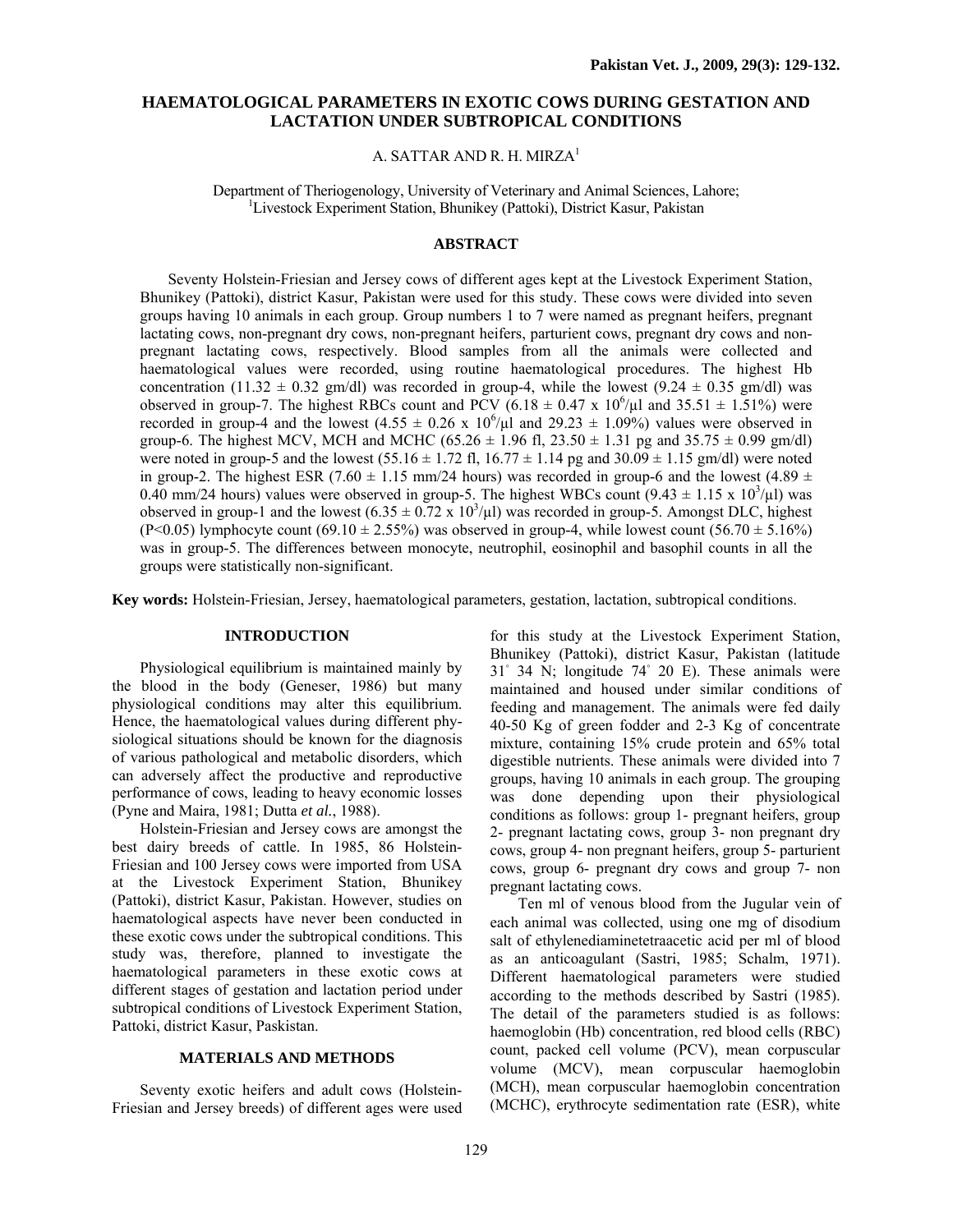blood cells (WBC) count and differential leucocytic count (DLC).

#### **Statistical analysis**

The arithmetic means  $(\pm \text{ SE})$  of haematological parameters in different groups were calculated. Further analysis was done using analysis of variance (ANOVA) technique (Steel and Torrie, 1984) and significant results were subjected to Duncan's multiple range (DMR) test (Duncan, 1955). The differences were considered statistically significant at P<0.05.

## **RESULTS AND DISCUSSION**

Mean  $(\pm \text{ SE})$  values for various haematological parameters in cows of seven groups are given in Table 1. The highest Hb concentration was recorded in nonpregnant heifers (Group-4), while the lowest values were observed in non-pregnant lactating cows (Group-7), the difference was statistically significant  $(P<0.05)$ . Similarly, the highest RBCs count and PCV were recorded in non-pregnant heifers (Group-4), while the lowest values were observed in pregnant dry cows (Group-6), the difference being statistically significant (P<0.05). Similar to our study, Neelu *et al.* (1996) reported significantly higher values for Hb, RBCs count and PCV in heifers than the other groups. Esievo and Moore (1979) reported a decrease in Hb concentration in non-pregnant lactating Holstein-Friesian cows during early lactation. Ahmad (1995) reported PCV 28.4  $\pm$ 0.61 to 31.4  $\pm$  0.50%, Hb 9.7  $\pm$  0.30 to 11.1  $\pm$  0.30 gm/dl and RBC count  $4.7 \pm 0.41$  to  $7.0 \pm 0.42$   $10^{6}/\mu$ l in Sahiwal cows during last trimester of pregnancy (pregnant dry cows). These values are closely related to the values of the present study. Unlike our study, Steinhardt *et al.* (1994) reported decrease in Hb with advancing lactation and pregnancy, which increased at parturient stage.

In the current study, the highest MCV, MCH and MCHC were noted in parturient cows (Group-5) and the lowest values were observed in pregnant lactating cows (Group-2), the differences were statistically significant (P<0.05). Ahmad (1995) reported MCV 46.0  $\pm$  3.0 to 69.7  $\pm$  9.6 fl, MCH 15.0  $\pm$  1.24 to 23.2  $\pm$  3.21 pg, MCHC  $32.5 \pm 1.25$  to  $38.1 \pm 3.47$  gm/dl in Sahiwal cows during last trimester of pregnancy (pregnant dry cows). These values are closely related to those of the present study. However, Neelu *et al.* (1996) reported significantly higher MCHC in pregnant cows than the other groups. Similarly, Kumar and Pachauri (2000) reported highest MCV and MCH, and lowest MCHC in non-pregnant dry cows compared to other groups.

In the present study, the highest ESR was recorded in pregnant dry cows (Group- 6) and the lowest values were observed in parturient cows (Group-5), the difference was statistically significant (P<0.05). Ahmad (1995) reported ESR  $5.9 \pm 0.40$  to  $17.1 \pm 1.89$  mm/24 hr in Sahiwal cows during last trimester of pregnancy (pregnant dry cows) which are closely related to our study.

The highest WBCs count was recorded in pregnant heifers (Group-1) and the lowest values were observed in parturient cows (Group-5), the difference was significant  $(P<0.05)$ . Significantly  $(P<0.05)$  higher lymphocyte count was observed in non-pregnant heifers (Group-4) compared to parturient cows (Group-5). On the other hand, the differences of monocytes, neutrophils, eosinophils and basophils between all the groups were statistically non-significant. Ahmad (1995) reported WBC count of  $6.8 \pm 0.28$  to  $8.3 \pm 0.29$   $10^3/\mu$ . lymphocytes  $55.5 \pm 1.96$  to  $65.3 \pm 2.49\%$ , monocytes  $3.50 \pm 0.87$  to  $3.90 \pm 0.81\%$ , neutrophils  $21.1 \pm 1.12$  to  $30.0 \pm 3.69\%$ , eosinophils  $5.50 \pm 1.66$  to  $8.00 \pm 0.71\%$ and basophils  $0.20 \pm 0.25$  to  $0.40 \pm 0.18\%$  in Sahiwal cows during last trimester of pregnancy (pregnant dry cows). Most of these values are closely related to the present study. Pereira *et al.* (1987) also reported that there was an increase in the number of leukocytes during gestation. Unlike our study, Mallard *et al.* (1998) and Meglia *et al.* (2005) reported higher WBC and lower lymphocytes in parturient cows than earlier in the dry period (P<0.001). Discrepancies in values for various haematological parameters between our findings and previous studies may be explained by differences in sampling interval, methods used, numbers of cows sampled, and/or degree of metabolic disturbances. Moreover, genetic differences between cows (Mallard *et al.*, 1998) and subtropical conditions of the present study might have played a role for the differences with other studies. In the present study, the reasons for immune suppression in parturient cows are not fully known, but several factors such as management, feeding and changes in hormonal levels may be involved (Meglia *et al.,* 2005). According to Meglia *et al.* (2005), suppression of leukocyte functions in dairy cows has been associated with negative energy balance around calving and in early lactation. Sometimes blood leukocyte numbers and their functions change considerably around parturition, resulting in suppression of the immune response from a few weeks before to a few weeks after calving (Mallard *et al.,* 1998). Lymphocytes decrease around parturition mainly due to reduced lymphocyte proliferation (Saad *et al.,* 1989).

#### **Acknowledgements**

Acknowledgements are due to Dr. Khalid Javed, University of Veterinary and Animal Sciences, Lahore for his valuable guidance during data analysis. The assistance of Mr. Muhammad Ramzan and Mr. Muhammad Aslam Shahid, Livestock Experiment Station, Bhunikey (Pattoki), District Kasur, Pakistan is also acknowledged.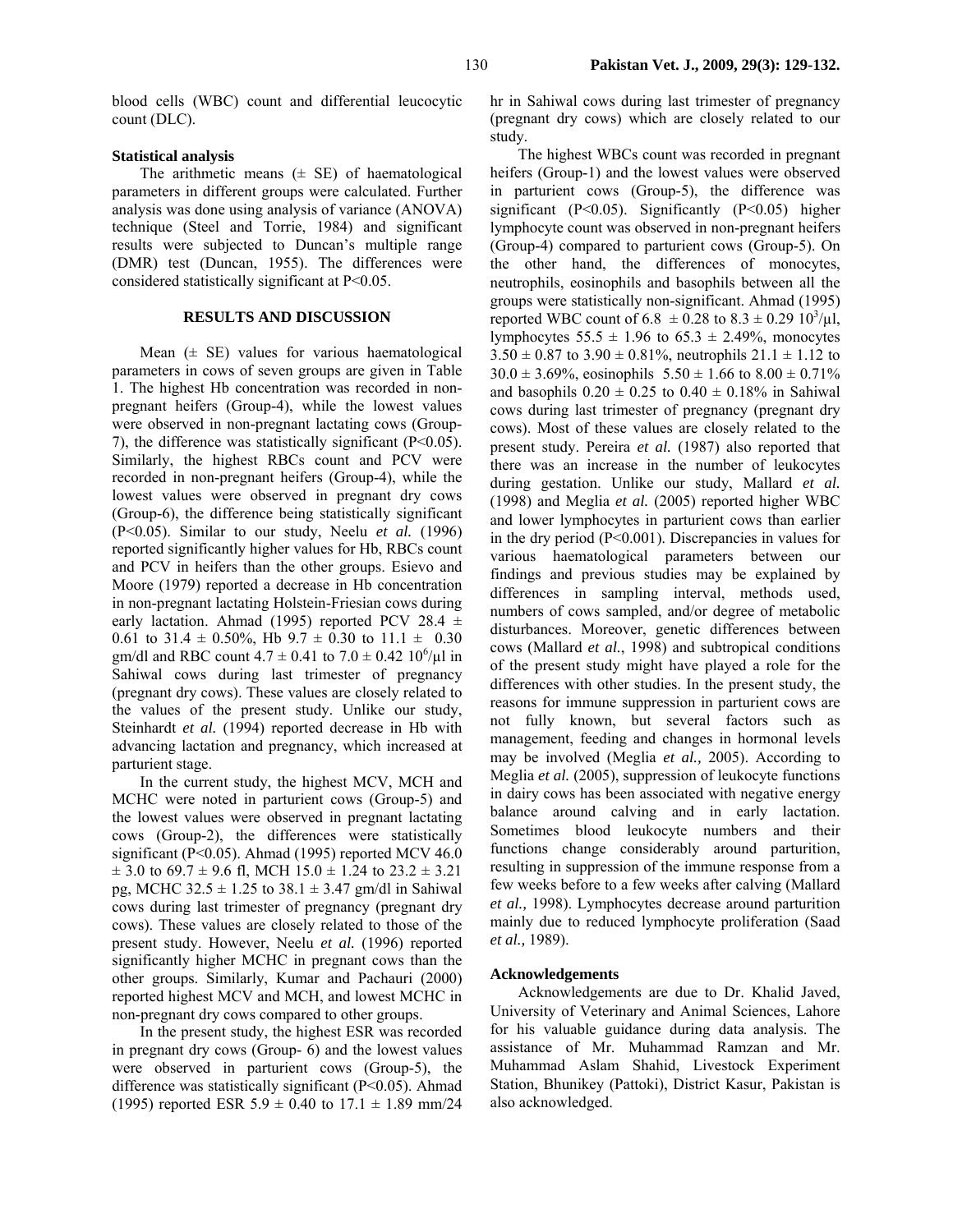|                                                     | <b>Jon-pregnant</b>                                                                   |
|-----------------------------------------------------|---------------------------------------------------------------------------------------|
|                                                     | regnant dry<br>$\frac{1}{2}$<br>ſ                                                     |
| D                                                   | urient<br>i                                                                           |
| i<br>$\ddot{\phantom{0}}$<br>l                      | Non-pregnant<br>$\ddot{a}$<br>ĭ                                                       |
| t differen<br>heifers a                             | ֖֖֖֖֖֧ׅ֪֪֪ׅ֖֧֧֪֪֪ׅ֖֧֚֚֚֚֚֚֚֚֚֚֚֚֚֚֚֚֚֚֚֚֚֚֡֕֝֝֝֟֩֝֟֝֝֟֓֝֬֝֝<br>֧֪֪֪֪֪֪֪֪֪֪֪֪֪֝֩֩<br>ģ |
| $\therefore$ arean $\pm$ SE) in exotic corrections. | $\frac{1}{2}$<br>֧֚֝<br>֧֚֝<br>֧֚֚֝<br>4<br>f                                         |
|                                                     | nant<br>I<br>)                                                                        |
|                                                     | ׇ֞֘֡                                                                                  |

| Haematological parameters                      | $\overline{\text{Pregnant}}$         | Pregnant                      | Non-                           | Non-pregnant                                                                                           | Parturient                     |                                  | Pregnant dry Non-pregnant       |
|------------------------------------------------|--------------------------------------|-------------------------------|--------------------------------|--------------------------------------------------------------------------------------------------------|--------------------------------|----------------------------------|---------------------------------|
|                                                | heifers                              | lactating                     | pregnant dry                   | heifers                                                                                                | $_{\rm{COWS}}$                 | $\cos$                           | lactating cows                  |
|                                                |                                      | c <sub>0W</sub>               | $c0$ ws                        |                                                                                                        |                                |                                  |                                 |
|                                                | Group-1                              | Group-2                       | Group-3                        | $Group-4$                                                                                              | Group-5                        | Group-6                          | $Group-7$                       |
| Haemoglobin conc. (gm/dl)                      | $0.23^{ab}$<br>$10.92 \pm$           | $9.44 \pm 0.34^{\circ}$       | $0.28 \pm 0.40^{\text{bcc}}$   | $1.32 \pm 0.32^{\rm a}$                                                                                | $10.82 \pm 0.38$ <sup>ab</sup> | $10.38 \pm 0.43$ <sup>abco</sup> | $9.24 \pm 0.35$ <sup>cd</sup>   |
| RBC count $(x 10o/\mu l)$                      | $5.00 \pm 0.26^{\rm bc}$             | $5.88 \pm 0.46^{ab}$          | $5.74 \pm 0.38^{ab}$           | $6.18 \pm 0.47^a$                                                                                      | $4.72 \pm 0.29^{\circ d}$      | $4.55 \pm 0.26$ <sup>cd</sup>    | $5.30 \pm 0.58$ <sup>abcd</sup> |
| PCV (%)                                        | $31.39 \pm 0.85^b$                   | $31.79 \pm 1.65^{ab}$         | $32.63 \pm 1.37^{ab}$          | $35.51 \pm 1.51^a$                                                                                     | $30.38 \pm 1.12^b$             | $29.23 \pm 1.09^b$               | $29.75 \pm 1.80^b$              |
| MCV(fl)                                        | 1.84 <sup>abc</sup><br>$63.50 \pm 1$ | $55.16 \pm 1.72^{\circ}$      | $57.93 \pm 2.15^{cd}$          | $58.85 \pm 2.16^{\text{bcd}}$                                                                          | $65.26 \pm 1.96^a$             | $65.07 \pm 2.27^{ab}$            | 58.17 $\pm$ 2.46 <sup>bcd</sup> |
| MCH (pg)                                       | .22 <sup>abc</sup><br>$22.34 \pm 1$  | $16.77 \pm 1.14^d$            | $18.62 \pm 1.43$ <sup>cd</sup> | $19.23 \pm 1.44^{\text{bcd}}$                                                                          | $23.50 \pm 1.31^a$             | $23.38 \pm 1.51^{ab}$            | $18.78 \pm 1.64^{bcd}$          |
| MCHC (gm/dl)                                   | $9.91^{ab}$<br>$34.93 \pm 0$         | $30.09 \pm 1.15^{\circ d}$    | $31.74 \pm 1.22^{cd}$          | $32.26 \pm 1.28$ <sup>bc</sup>                                                                         | $35.75 \pm 0.99^a$             | $35.60 \pm 1.04^{ac}$            | $31.70 \pm 1.56^{\text{bode}}$  |
| ESR $(mm/24 h)$                                | $5.80 \pm 0.51^{ab}$                 | $6.20 \pm 0.73$ <sup>ab</sup> | $5.20 \pm 0.36^{ab}$           | $5.00 \pm 0.67^{ab}$                                                                                   | $4.89 \pm 0.40^b$              | $7.60 \pm 1.15^a$                | $5.10 \pm 0.67^{ab}$            |
| WBC count $(x 102/\mu l)$                      | 15 <sup>a</sup><br>$9.43 \pm 1$      | $8.35 \pm 0.97^{ab}$          | $8.75 \pm 1.32^{ab}$           | $8.42 \pm 1.14^{ab}$                                                                                   | $6.35 \pm 0.72^b$              | $8.10 \pm 0.76^{ab}$             | $7.65 \pm 0.87$ <sup>ab</sup>   |
| Lymphocytes (%)                                | $-56$<br>$59.90 \pm 2$               | $59.30 \pm 3.11^b$            | $64.40 \pm 6.63$ <sup>ab</sup> | $69.10 \pm 2.55^a$                                                                                     | $56.70 \pm 5.16^b$             | $64.30 \pm 2.91^{ab}$            | $65.20 \pm 3.00^{ab}$           |
| Monocytes (%)                                  | $73^a$<br>$0 \pm 09.5$               | $7.20 \pm 0.74$ <sup>a</sup>  | $5.70 \pm 1.16^a$              | $5.40 \pm 0.81$ <sup>a</sup>                                                                           | $6.40 \pm 0.45^a$              | $6.30 \pm 0.88$ <sup>a</sup>     | $6.40 \pm 0.78$ <sup>a</sup>    |
| Neutrophil (%)                                 | .07 <sup>a</sup><br>$29.40 \pm 3$    | $28.30 \pm 3.20^a$            | $25.40 \pm 5.00^a$             | $21.90 \pm 3.08^a$                                                                                     | $32.60 \pm 4.71$ <sup>a</sup>  | $22.90 \pm 2.20^a$               | $23.30 \pm 2.97^a$              |
| Eosinophil <sup>(%)</sup>                      | $49^a$<br>$4.20 \pm 0$               | $4.40 \pm 1.25^a$             | $3.80 \pm 1.57^a$              | $3.00 \pm 0.67^{\circ}$                                                                                | $3.90 \pm 0.75^{\circ}$        | $5.40 \pm 1.24^a$                | $4.30 \pm 0.54^a$               |
| Basophil <sup>(%)</sup>                        | $23^{a}$<br>$0.90 \pm 0$             | $0.80 \pm 0.33$ <sup>a</sup>  | $0.70 \pm 0.26^{\circ}$        | $0.60 \pm 0.40^a$                                                                                      | $0.40 \pm 0.22^a$              | $1.10 \pm 0.35^a$                | $0.80 \pm 0.20^a$               |
| Values bearing different superscripts in a row |                                      |                               |                                | differ significantly $(P<0.05)$ but sharing at least one superscript in a row differ non-significanlty |                                |                                  |                                 |